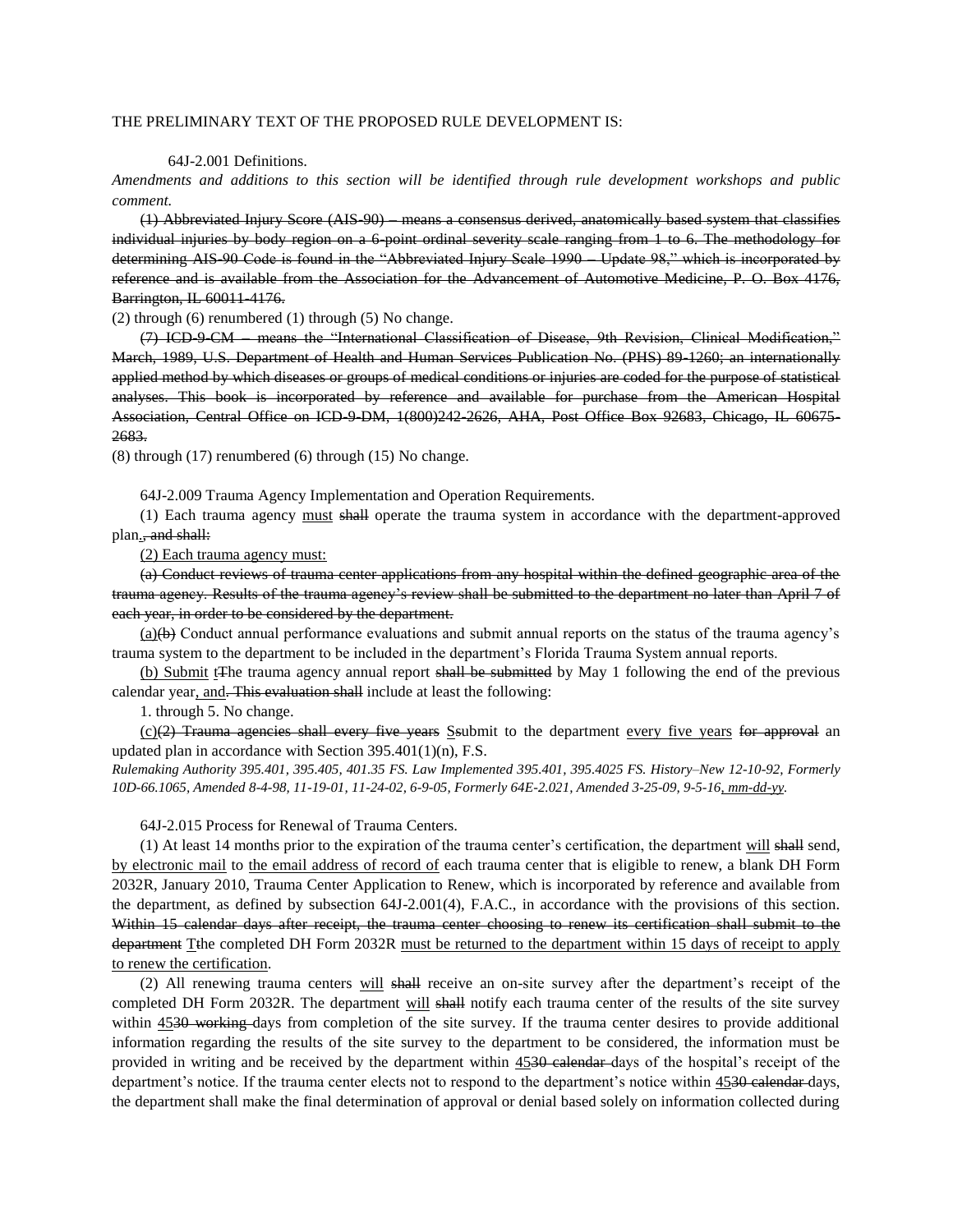the applicant's site survey.

(3) At least  $45 \underline{10}$  days prior to the expiration of the certification, the department will shall simultaneously notify each facility in writing of their approval or denial to renew. If approved, this renewal certification shall be for a period of 7 years beginning the day after the current certification expires.

(4) A trauma center which does not desire to be re-approved shall follow the notification provisions of Section 395.4025(8), F.S.

*Rulemaking Authority 395.4025, 395.405 FS. Law Implemented 395.401, 395.402, 395.4025, 395.404, 395.4045, 395.405 FS. History–New 8-3-88, Amended 12-10-92, 1-23-96, Formerly 10D-66.111, Amended 3-15-98, 2-20-00, 6-9-05, 3-5-08, Formerly 64E-2.027, Amended 11-5-09, 4-20-10,\_\_\_\_.*

64J-2.016 Site Visits and Approval.

(1) Each Provisional trauma center will shall receive an on-site evaluation to determine whether the hospital is in substantial compliance with standards published in DHP 150-9, Trauma Center Standards, which is incorporated by reference in Rule 64J-2.011, F.A.C., and available from the department, as defined by subsection 64J-2.001(4), F.A.C., and to determine the quality of trauma care provided by the hospital.

(2) The on-site evaluation will shall be conducted by a review team of out-of-state reviewers with knowledge of trauma patient management as evidenced by experience in trauma care at a trauma center approved by the governing body of the state in which they are licensed.

(3) All Provisional trauma centers will shall receive a site visit no later than one year following the submission of a renewal application or beginning operations as a trauma center. Trauma centers that submit a completed Trauma Center Application to Renew, DH Form 2032R, more than 14 months before expiration of the current certification, will receive an on-site survey not less than 60 days from the date the current certification expires between October 1 of each year and June 1 of the following year.

(4) The reviewers will shall assess each applicant hospital's compliance with the standards published in DHP 150-9, Trauma Center Standards, and the quality of trauma patient care and patient management by means of direct observation, review of call schedules, and review of patient charts, hospital. Reviewers also shall assess the quality of trauma patient care and trauma patient management by reviewing facility trauma mortality data, by reviewing patient charts and by reviewing trauma case summaries, and minutes of trauma quality management committee meetings pursuant to Standard XVIII of DHP 150-9.

(5) Evaluation of the Quality of Trauma Patient Care and Trauma Patient Management:

(a) The reviewers will assess shall judge the quality of trauma patient care and the quality of trauma patient management in each Provisional trauma center by analyzing each facility's trauma patient care and trauma patient outcomes, by reviewing trauma patient charts and by evaluating the effectiveness of the trauma quality management program through reviews of trauma case summaries and minutes of trauma quality management committee meetings.

(b) Evaluations of trauma patient care and trauma patient management will also be conducted using trauma patient data collected from the hospital trauma registry and the Florida Trauma Registry from the time the hospital began operations as a received provisional trauma center status through the date of the onsite review. Trauma patient data may also be collected from the emergency department patient log, audit filter log, or quality management committee minutes, as the reviewer requires to complete the assessment. The patient population for review shall be selected on the basis of Injury Severity Scores (ISS). The ISS shall be determined using Abbreviated Injury Scaling (AIS-90). If the Provisional trauma center has an in-hospital trauma registry which computes the ISS using the International Classification of Disease, 9th Revision, Clinical Modification (ICD-9-CM), the computer program shall contain AIS-90 as a component of the program.

(c) Patient charts to be reviewed will shall be selected by the department from cases meeting the criteria listed in Standard XVIII B.2., published in DHP 150-9, Trauma Center Standards. A minimum of 75 cases will shall be selected for review in each facility. If the cases total less than 75, then all cases are subject to review.

(d) Patient charts will shall be reviewed to identify factors related to negative patient outcome or compromised patient care. When such factors are identified, trauma case reviews by the medical director of the trauma service or the trauma nurse coordinator, as well as minutes of trauma quality management committee meetings, will shall be reviewed to determine if corrective action was taken by the trauma service and appropriate peer review committees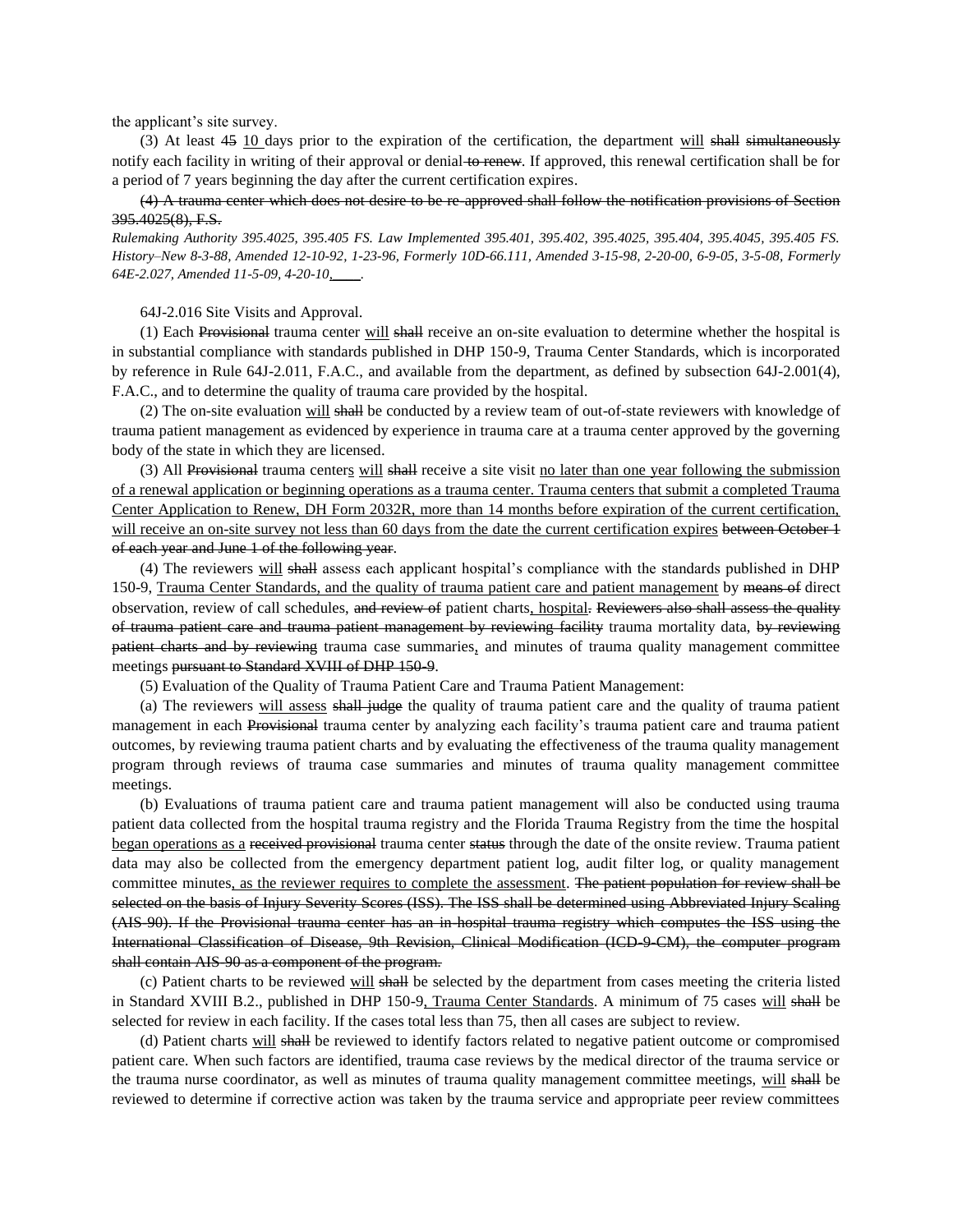within the facility.

(e) Reviewers will shall study the trauma case reviews and trauma quality management committee meeting minutes to evaluate the overall effectiveness of the quality management program.

(6) The reviewers will shall rate a Provisional trauma center which they have reviewed as either acceptable, acceptable with corrections, or unacceptable. The rating will shall be based on each facility's substantial compliance with the standards published in DHP 150-9, Trauma Center Standards, and upon the performance of each Provisional trauma center in providing acceptable trauma patient care and trauma patient management which resulted in acceptable patient outcomes.

(7) The department shall evaluate the results of the site visit review and the in-depth application review of each Provisional trauma center between June 1 and July 1. All applicant hospitals shall be notified simultaneously of their approval or denial to become a trauma center on or before July 1. The department's selection will be based on the results of the site visit and the in-depth application review. In those situations in which there are more trauma centers or Provisional trauma centers than available positions in the TSA, the criteria in subsection (11), of this rule, shall be applied for final selection.

 $(7)(8)$ The department will shall notify each hospital or Provisional trauma center of the results of the site visit within 30 working days from completion of the site visit. The department shall include in the notice any problems that the Provisional hospital or trauma center was informed of at the conclusion of the department's in-depth application review. If the Provisional trauma center desires to provide additional information regarding the results of the site visit or in-depth application review to the department to be considered during the final evaluation between June 1 and July 1, the information must be provided in writing and be received by the department within 30 calendar days of the hospital's receipt of the department's notice. If the Provisional trauma center elects not to respond to the department's notice within 30 calendar days, the department shall make the final determination of approval or denial based solely on information collected during the applicant's site visit and in-depth application review.

 $(8)$ (9) Site vVisits will may be conducted at any reasonable time at the discretion of the department at any Provisional trauma center or trauma center by the department staff or reviewers to:

(a) Verify information provided pursuant to subsection  $(7)(8)$ ; and,

(b) No change.

 $(9)$ (40) Section 395.4025(123), F.S., makes confidential and exempt from the provisions of Section 119.07(1), F.S., not only patient care, transport or treatment records and patient care quality assurance proceedings, but also records or reports made or obtained pursuant to Sections 119.07(3)(v), 395.3025(4)(f), 395.401, 395.4015, 395.402, 395.4025, 395.403, 395.404, 395.4045, and 395.405, F.S. The department identifies the confidential and exempt records included within the authority of these laws to be the following:

(a) through (e) No change.

(11) If the number of Provisional trauma centers found eligible for selection by the department in a given TSA exceeds the number permitted, as provided in subsection 64J-2.010(3), F.A.C., the following criteria shall be applied independently and consecutively to all Provisional trauma centers in the TSA until application of the criteria results in the number of trauma centers authorized in subsection 64J-2.010(3), F.A.C., for that TSA. When that occurs, the remaining criteria shall not be considered. The criteria to be applied are as follows:

(a) A hospital recommended to be a trauma center in the department-approved local or regional trauma agency plan pursuant to subparagraph 64J-2.007(2)(d)3., F.A.C., shall be given approval preference over any hospital which was not recommended.

(b) A hospital shall be given selection preference based on the level of service they intend to provide according to the following sequence:

1. A Provisional Level I trauma center will be given preference over a Provisional Level II trauma center with pediatrics, a Provisional Level II trauma center, and a Provisional pediatric trauma center,

2. A Provisional Level II trauma center with pediatrics will be given preference over a Provisional Level II trauma center and a Provisional pediatric trauma center; and,

3. A Provisional Level II trauma center will be given preference over a Provisional pediatric trauma center in TSA having only one allocated trauma center position, and in a TSA with more than one allocated trauma center position if there already exists an approved Level I trauma center, Level II trauma center with pediatrics, or a pediatric trauma center, or if in the instant selection process a Level I trauma center, Level II trauma center with